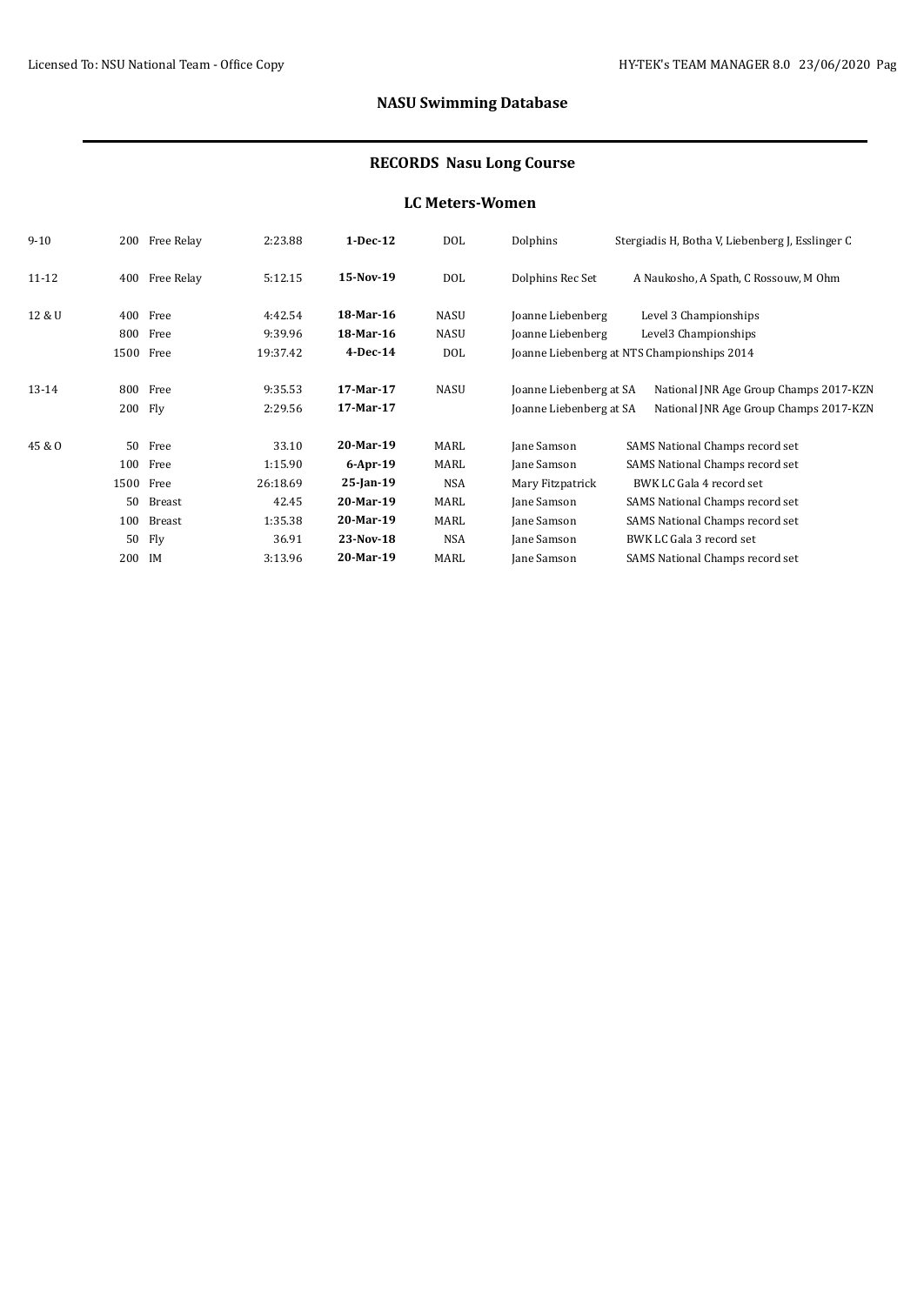# **NASU Swimming Database**

### **RECORDS Nasu Long Course**

### **LC Meters-Men**

| 8 & U    | 50 Free  |                | 35.70   | 2-Feb-07  | <b>DOL</b> | Alexander Skinner |                                                          |  |
|----------|----------|----------------|---------|-----------|------------|-------------------|----------------------------------------------------------|--|
|          |          | 200 Free Relay | 2:47.06 | 21-Feb-19 | <b>DOL</b> | Dolphins          | Badenhorst A, Badenhorst J, Jiaon N, Steyn R             |  |
|          |          |                |         |           |            |                   |                                                          |  |
| $9 - 10$ | 100 Free |                | 1:10.36 | 5-Dec-08  | <b>DOL</b> | Alexander Skinner | Record set NCASA                                         |  |
|          |          | 200 Free Relay | 2:16.92 | 26-Feb-15 | <b>DOL</b> |                   | B van der Walt. C. De Jager. E Von Alvensleben, M Burger |  |
|          |          |                |         |           |            |                   |                                                          |  |
| 45 & O   | 100 Back |                | 1:26.88 | 27-Feb-20 | <b>MAC</b> | Johan Bekker      | <b>BWK LC Nationals</b>                                  |  |